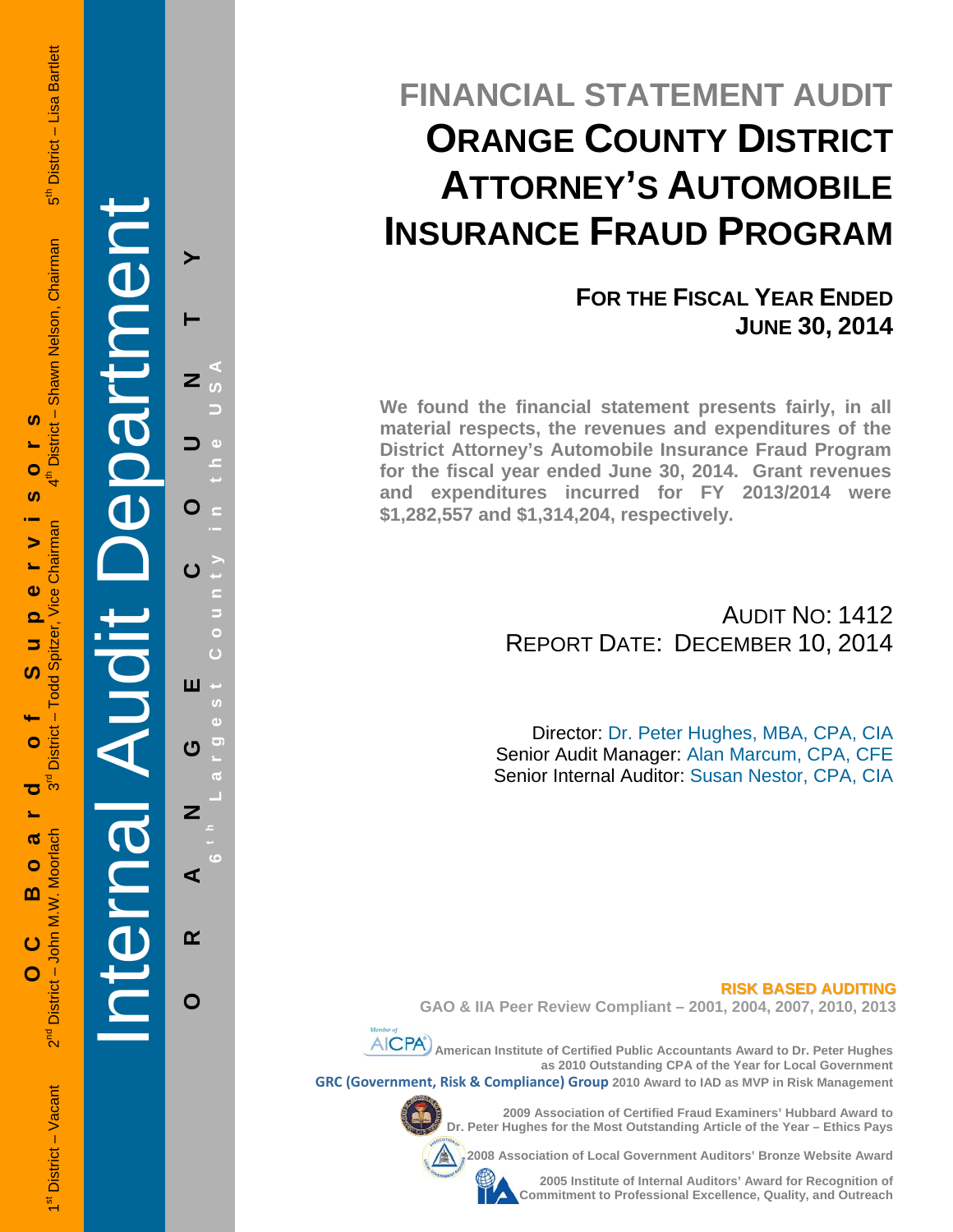# **Internal Audit Department**

## *GAO & IIA Peer Review Compliant - 2001, 2004, 2007, 2010, 2013*

*Providing Facts and Perspectives Countywide* 

#### **RISK BASED AUDITING**

| <b>Dr. Peter Hughes</b> | Ph.D., MBA, CPA, CCEP, CITP, CIA, CFE, CFF, CGMA     |
|-------------------------|------------------------------------------------------|
| Director                | Certified Compliance & Ethics Professional (CCEP)    |
|                         | Certified Information Technology Professional (CITP) |
|                         | Certified Internal Auditor (CIA)                     |
|                         | Certified Fraud Examiner (CFE)                       |
|                         | Certified in Financial Forensics (CFF)               |
|                         | Chartered Global Management Accountant (CGMA)        |
| E-mail:                 | peter.hughes@iad.ocgov.com                           |

**Michael Goodwin CPA, CIA** Assistant Director

**Alan Marcum MBA, CPA, CFE, CIA** Senior Audit Manager **Autumn McKinney CPA, CIA, CISA, CGFM** Senior Audit Manager Certified Information Systems Auditor (CISA)

## **Hall of Finance & Records**

12 Civic Center Plaza, Room 232 Santa Ana, CA 92701

Phone: (714) 834-5475 Fax: (714) 834-2880

Certified Financial Government Manager (CGFM)

To access and view audit reports or obtain additional information about the OC Internal Audit Department, visit our website: www.ocgov.com/audit



 **OC Fraud Hotline (714) 834-3608**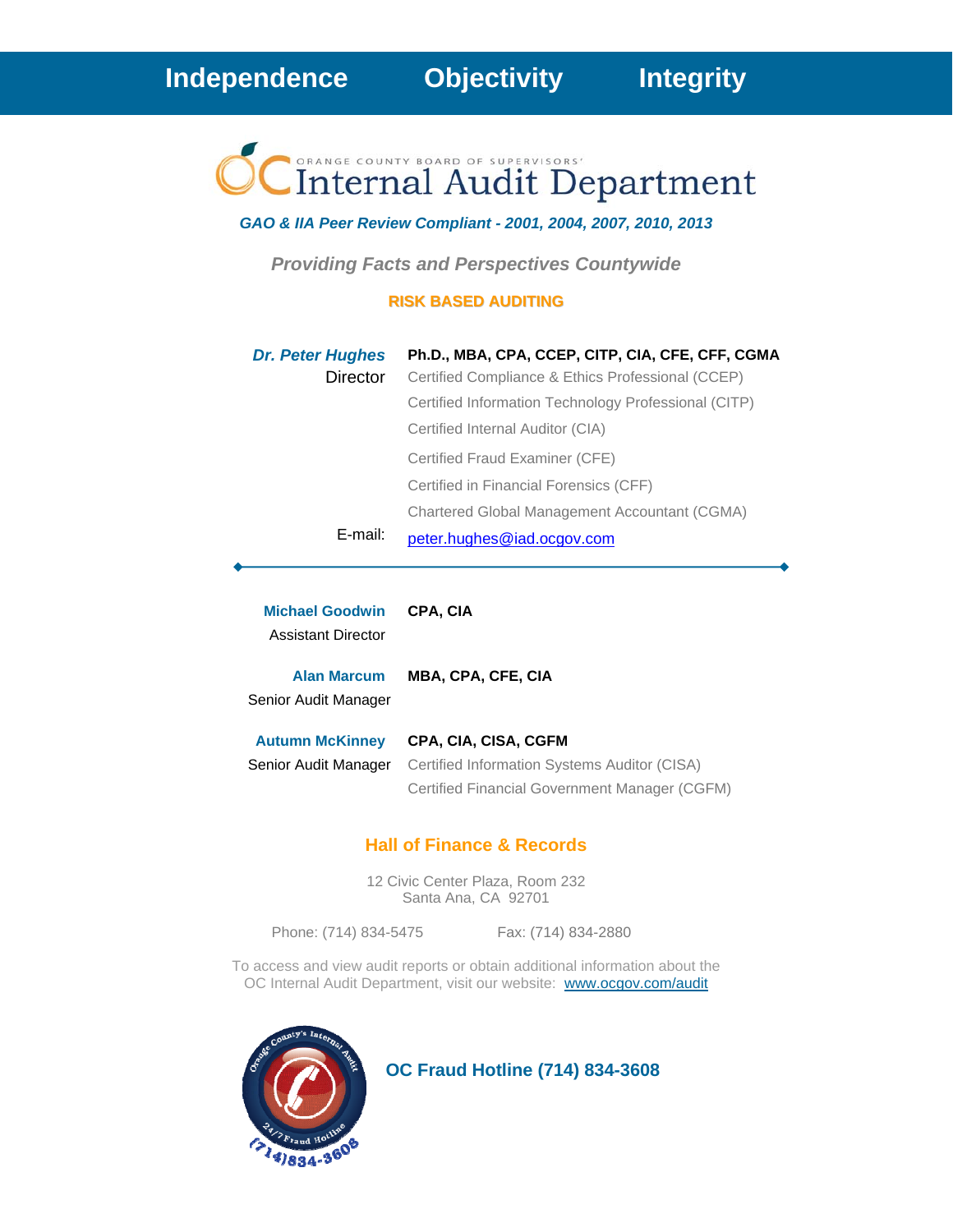# **Letter from Dr. Peter Hughes, CPA**





# **Transmittal Letter**

- **Audit No. 1412 December 10, 2014 TO:** Tony Rackauckas
	- District Attorney
	- **FROM:** Dr. Peter Hughes, CPA, Director Internal Audit Department
	- **SUBJECT:** Financial Statement Audit: Orange County District Attorney's Automobile Insurance Fraud Program

Attached is our report on the Audit of the Orange County District Attorney's Automobile Insurance Fraud Program for the fiscal year ended June 30, 2014.

Each month I submit an **Audit Status Report** to the Board of Supervisors (BOS) where I detail any material and significant audit findings released in reports during the prior month and the implementation status of audit recommendations as disclosed by our Follow-Up Audits. Accordingly, the results of this audit will be included in a future status report to the BOS.

Additionally, we will request your department complete a **Customer Survey** of Audit Services. You will receive the survey shortly after the distribution of our final report.

## **Attachments**

Other recipients of this report listed on the **Independent Auditor's Report** on page 2.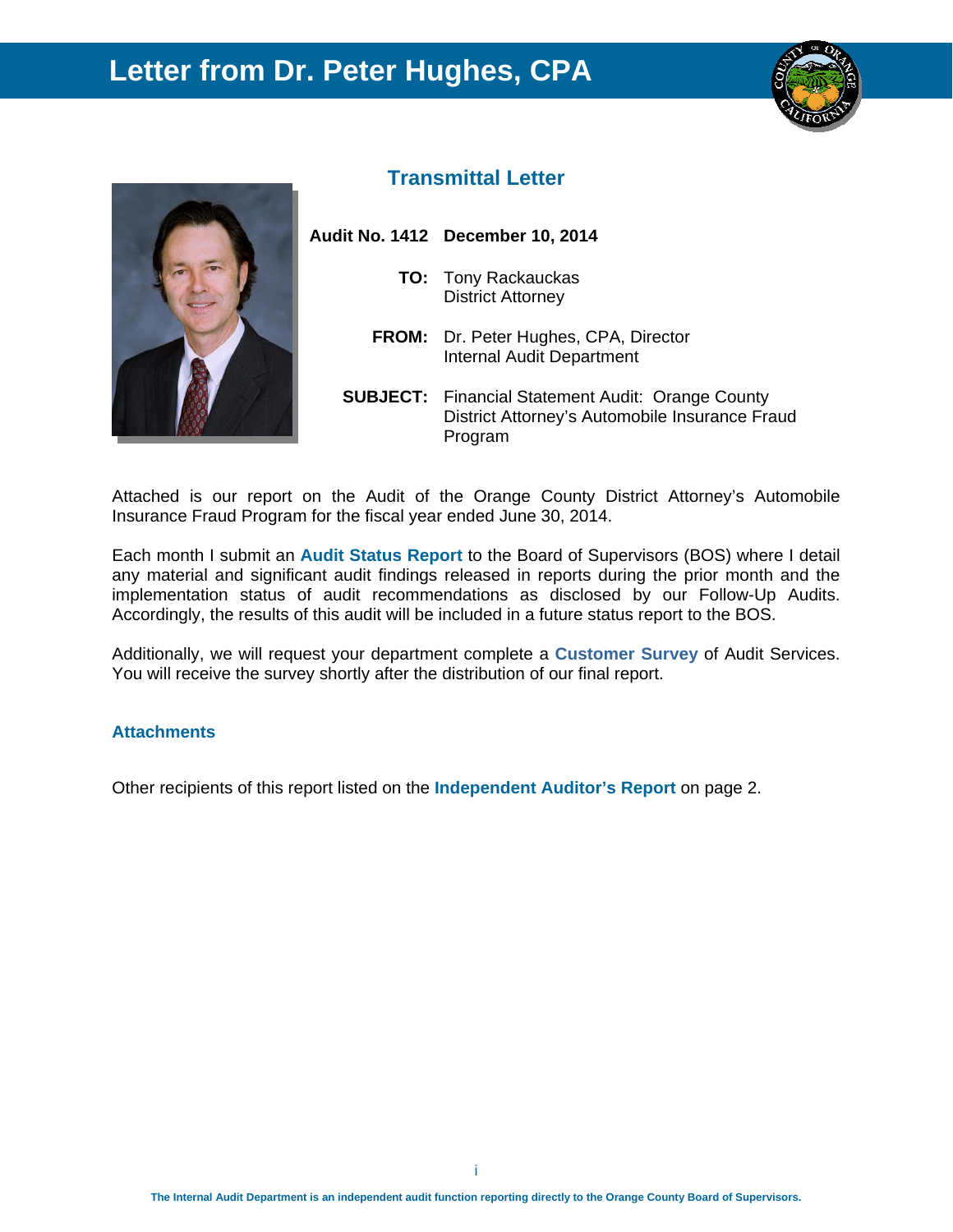# **Table of Contents**



**Financial Statement Audit**  *Orange County District Attorney's Automobile Insurance Fraud Program Audit No. 1412* 

**For the Fiscal Year Ended June 30, 2014** 

| <b>Transmittal Letter</b>                                                                                                                                                                    |   |
|----------------------------------------------------------------------------------------------------------------------------------------------------------------------------------------------|---|
| <b>Independent Auditor's Report</b>                                                                                                                                                          | 1 |
| <b>FINANCIAL STATEMENT:</b>                                                                                                                                                                  |   |
| Statement of Revenues and Expenditures - Budget and Actual                                                                                                                                   | 3 |
| <b>Notes to Financial Statement</b>                                                                                                                                                          | 4 |
| <b>OTHER REPORTS</b>                                                                                                                                                                         | 6 |
| Independent Auditor's Report on Internal Control Over Financial Reporting<br>Based on an Audit of a Financial Statement Performed in Accordance with<br><b>Government Auditing Standards</b> | 7 |
| Independent Auditor's Report on Compliance and Other Matters Based<br>on an Audit of a Financial Statement Performed in Accordance with<br><b>Government Auditing Standards</b>              | 9 |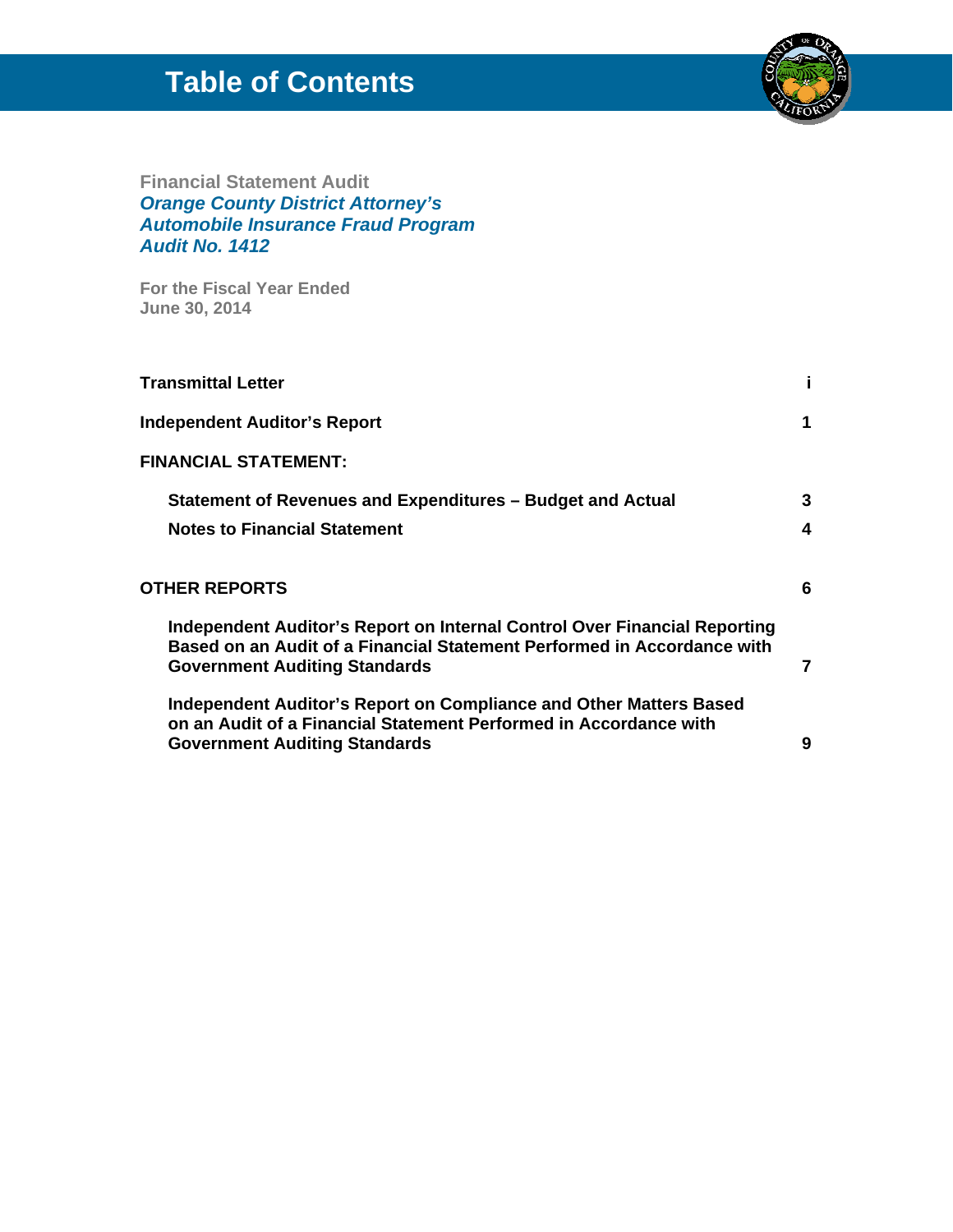

December 10, 2014 **Audit No. 1412 Audit No. 1412** 

California Department of Insurance Fraud Division/Local Assistance Programs 9342 Tech Center Drive, Suite 100 Sacramento, CA 95826

## **Report on the Financial Statement**

We have audited the accompanying Statement of Revenues and Expenditures - Budget and Actual and the related notes to the financial statement, of the Orange County District Attorney's (OCDA) Automobile Insurance Fraud Program for the fiscal year ended June 30, 2014.

## **Management's Responsibility for the Financial Statement**

Management is responsible for the preparation and fair presentation of the financial statement in accordance with accounting principles generally accepted in the United States of America; this includes the design, implementation, and maintenance of internal control relevant to the preparation and fair presentation of the financial statement that is free from material misstatement, whether due to fraud or error.

## **Auditor's Responsibility**

Our responsibility is to express an opinion on the financial statement based on our audit. We conducted our audit in accordance with auditing standards generally accepted in the United States of America and the standards applicable to financial audits contained in Government Auditing Standards, issued by the Comptroller General of the United States. Those standards require that we plan and perform the audit to obtain reasonable assurance about whether the financial statement is free of material misstatement.

An audit involves performing procedures to obtain audit evidence about the amounts and disclosures in the financial statement. The procedures selected depend on the auditor's judgment, including the assessment of the risks of material misstatement of the financial statement, whether due to fraud or error. In making those risk assessments, the auditor considers internal control relevant to the entity's preparation and fair presentation of the financial statement in order to design audit procedures that are appropriate in the circumstances, but not for the purpose of expressing an opinion on the effectiveness of the entity's internal control. Accordingly, we express no such opinion. An audit also includes evaluating the appropriateness of accounting policies used and the reasonableness of significant estimates made by management, as well as evaluating the overall presentation of the financial statement.

We believe that the audit evidence we have obtained is sufficient and appropriate to provide a basis for our audit opinion.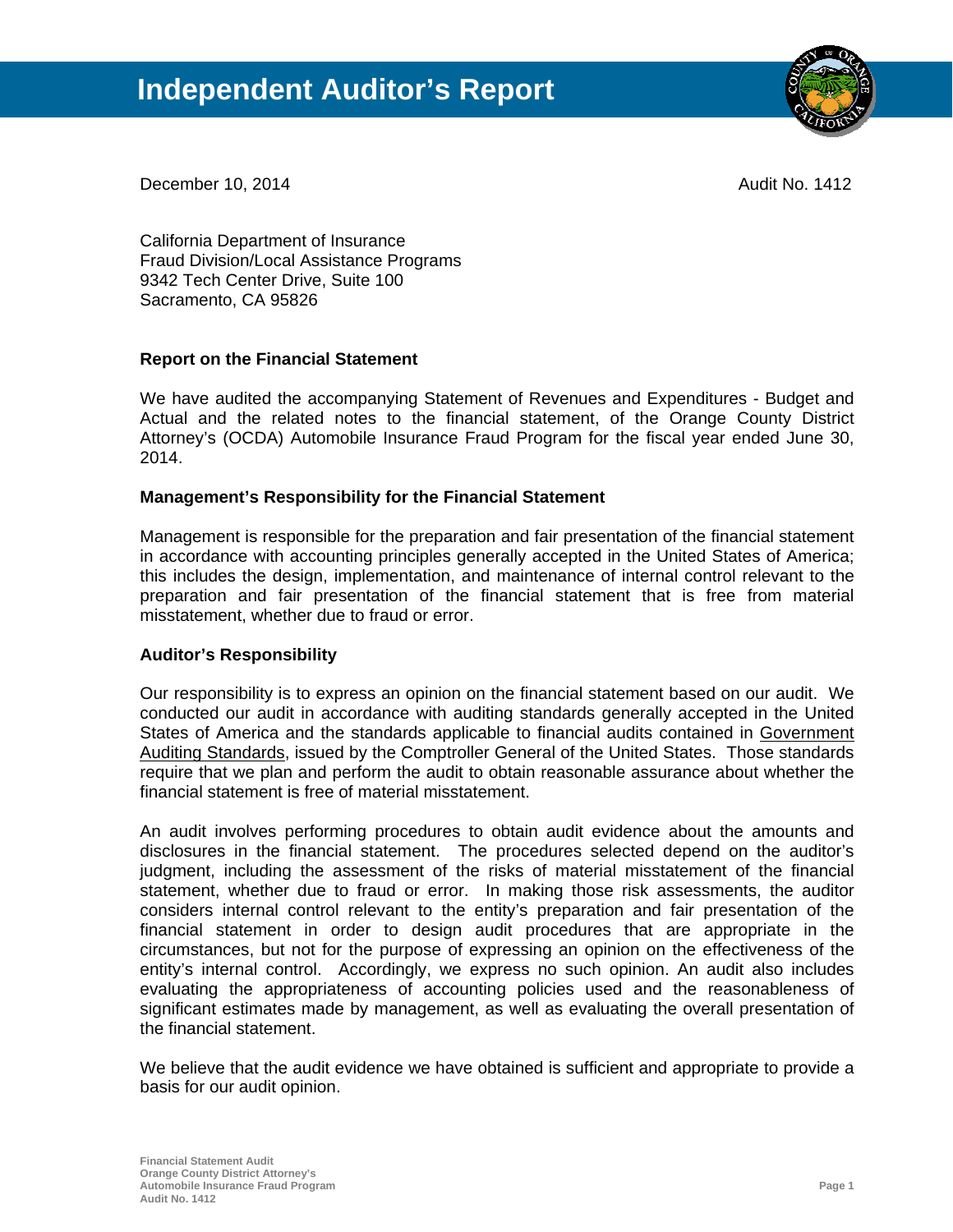

In accordance with Government Auditing Standards issued by the Comptroller General of the United States, we have also issued our report dated December 10, 2014 on our consideration of the OCDA's internal control over financial reporting and on our tests of their compliance with certain provisions of laws, regulations, contracts, and grant agreements and other matters. The purpose of that report is to describe the scope of our testing of internal control over financial reporting and compliance and the results of that testing, and not to provide an opinion on internal control over financial reporting or on compliance. That report is an integral part of an audit performed in accordance with Government Auditing Standards and should be considered in assessing the results of our audit.

## **Opinion**

In our opinion, the financial statement referred to above presents fairly, in all material respects, the revenues and expenditures of the OCDA's Automobile Insurance Fraud Program for the fiscal year ended June 30, 2014, in conformity with the basis described in Note 2.

This report is intended solely for the information and use of management of the OCDA, the Audit Oversight Committee and for filing with the California Department of Insurance and is not intended to be and should not be used by anyone other than these specified parties. This restriction is not intended to limit the distribution of this report, which is a matter of public record.

Respectfully Submitted,

Dr. Peter Hughes, CPA, Director Internal Audit Department

Distribution Pursuant to Audit Oversight Committee Procedure No. 1:

 Members, Board of Supervisors Members, Audit Oversight Committee Michael B. Giancola, County Executive Officer Mark Denny, Chief Operating Officer Lisa Bohan-Johnston, Director, District Attorney Administrative Services Kim Dinh, Manager, District Attorney Financial Services Foreperson, Grand Jury Susan Novak, Clerk of the Board of Supervisors Macias Gini & O'Connell LLP, County External Auditor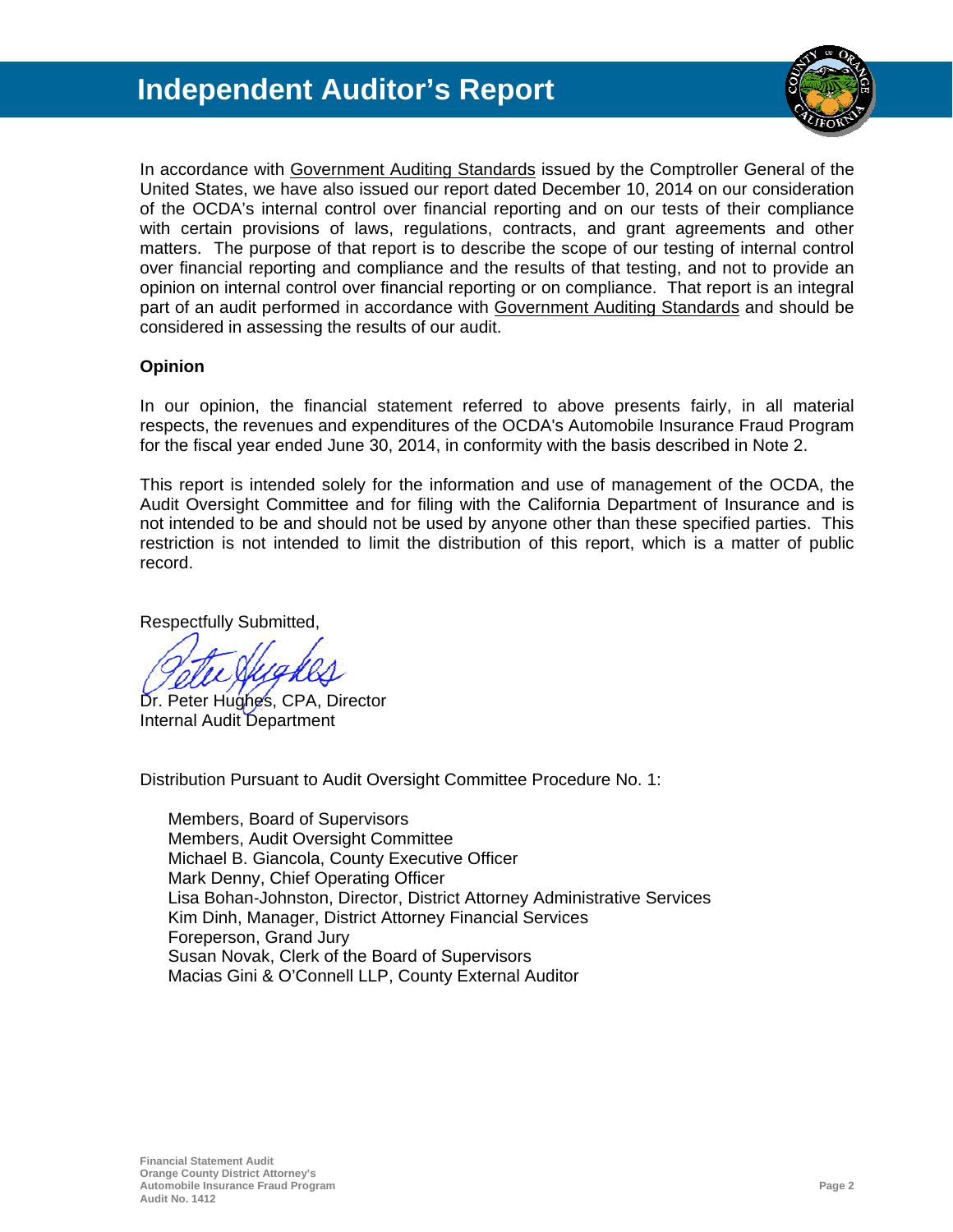

# **ORANGE COUNTY DISTRICT ATTORNEY'S**

# **AUTOMOBILE INSURANCE FRAUD PROGRAM**

# **STATEMENT OF REVENUES AND EXPENDITURES - BUDGET AND ACTUAL**

# **FOR THE FISCAL YEAR ENDED JUNE 30, 2014**

| Revenues:                                                                                            | <b>Budget</b>                 | Actual                        | Variance<br>Favorable<br>Unfavorable) |
|------------------------------------------------------------------------------------------------------|-------------------------------|-------------------------------|---------------------------------------|
| California Department of Insurance<br>Grant Receipts (Note 4)                                        | \$1,282,557                   | \$1,282,557                   | \$                                    |
| <b>Total Revenue</b>                                                                                 | \$1,282,557                   | \$1,282,557                   | \$                                    |
| Expenditures:                                                                                        |                               |                               |                                       |
| Salaries and Benefits (Note 3.A)<br><b>Operating Expenditures (Note 3.B)</b><br>Equipment (Note 3.C) | 1,154,669<br>120,953<br>6,935 | 1,180,690<br>126,579<br>6,935 | (26, 021)<br>(5,626)                  |
| Total Expenditures                                                                                   | \$1,282,557                   | \$1,314,204                   | (31, 647)<br>S.                       |
| Excess (Deficiency) of Revenues Over<br>Expenditures (Note 5)                                        |                               | (31,647)                      | (31,647)                              |

See Independent Auditor's Report and Notes to Financial Statement.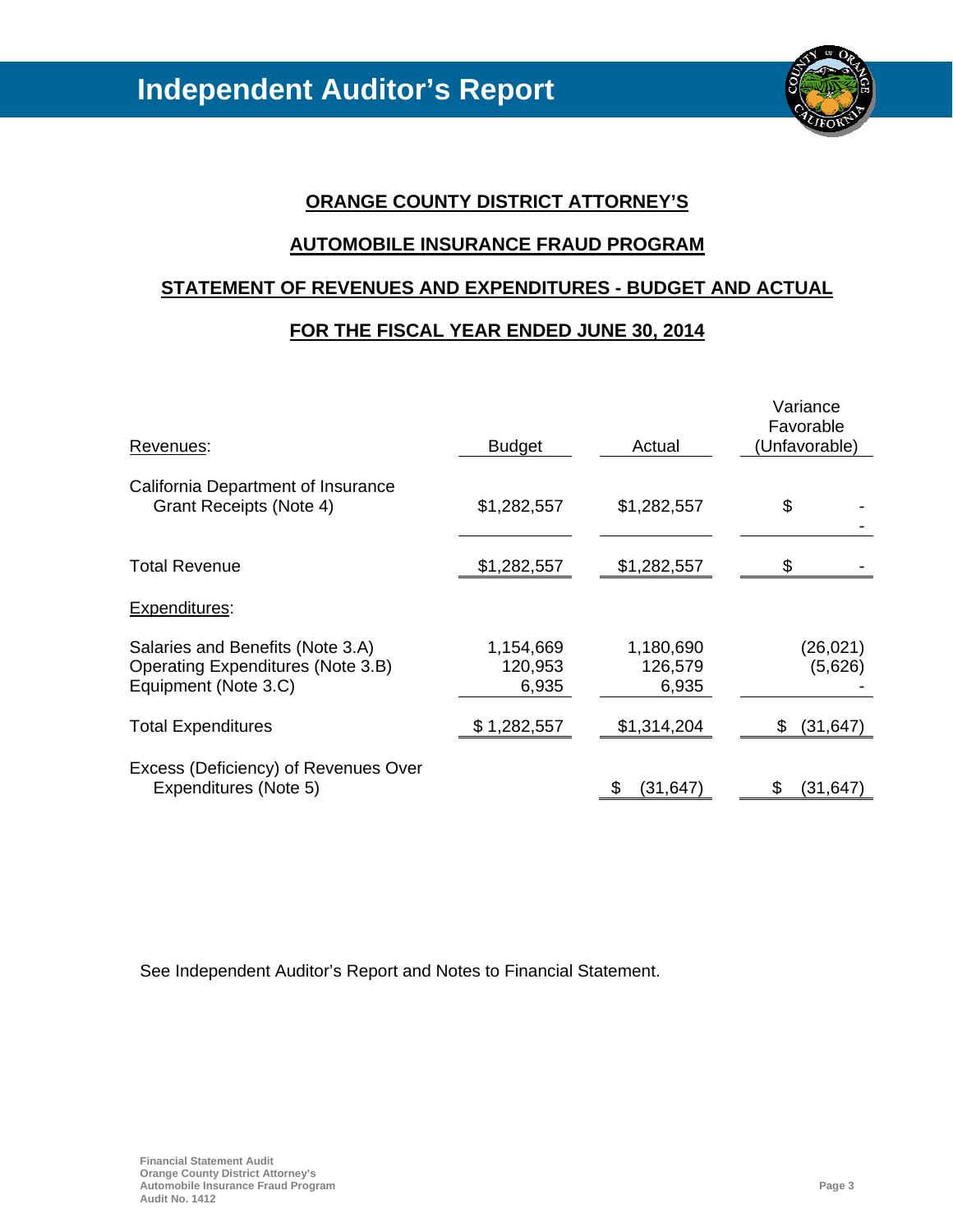

# **ORANGE COUNTY DISTRICT ATTORNEY'S**

# **AUTOMOBILE INSURANCE FRAUD PROGRAM**

# **NOTES TO FINANCIAL STATEMENT**

# **FOR THE FISCAL YEAR ENDED JUNE 30, 2014**

## **NOTE 1 – BACKGROUND**

The Orange County District Attorney's (OCDA) Automobile Insurance Fraud Unit (Unit) utilizes various forms of investigative techniques and scientific aids in order to detect, investigate, and bring to justice perpetrators of automobile insurance fraud in Orange County. The OCDA applied for, and was awarded funding for the Automobile Insurance Fraud Program (Program), by the California Department of Insurance (CDI) for the period July 1, 2013 through June 30, 2014. The Program funds provide for enhanced investigation and prosecution of fraudulent organized automobile insurance claims. The funds are available to local district attorneys under provisions of Section 1872.8 of the California Insurance Code.

## **NOTE 2 – SUMMARY OF SIGNIFICANT ACCOUNTING POLICIES**

The OCDA presents its revenues and expenditures on an accrual basis in accordance with State of California, Department of Insurance Fraud Grant Financial Audit Guidelines. Revenues are recognized when earned and expenditures are recognized when incurred. The accompanying financial statement is not intended to present the financial position and results of the OCDA's operations.

## **NOTE 3 – EXPENDITURES**

Expenditures were made for the purposes of the program as specified in Section 1872.8 of the California Insurance Code and California Code of Regulations, Title 10, Section 2698.60, et. Seq. and the County Requirements Upon Award of Grant, Section II, in the Request for Application.

## **A. Salaries and Benefits**

 Expenditures charged to the Program are limited to personnel funded by the grant. These expenditures include salaries and benefits of attorneys and investigators directly involved with the Program. Also included are the salaries and benefits of support personnel (administrative, investigative and clerical). County of Orange policies and procedures were used to verify the appropriateness of personnel costs. Personnel time charged to the Program was appropriately certified by Program personnel.

See Independent Auditor's Report.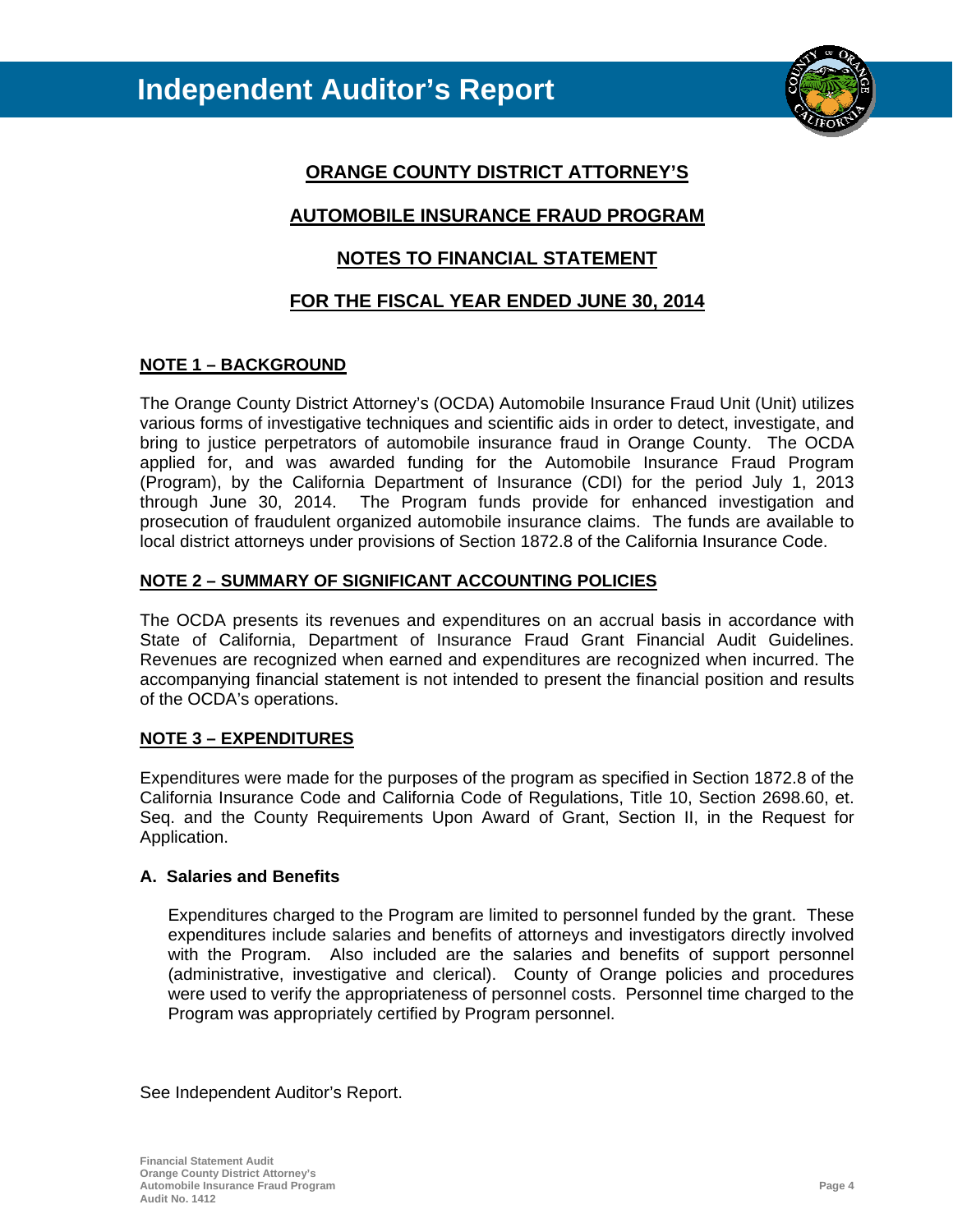# **Independent Auditor's Report**



## **B. Operating Expenditures**

 Operating expenditures include travel/training/transportation, building lease to house program staff, office supplies, communication expenses, audit cost, undercover expenses, and indirect costs. A flat indirect cost rate of ten (10) percent was used for the year ended June 30, 2014. Indirect costs were calculated by applying the indirect cost rate to direct salaries. Direct charges to the Program are not included in the calculation of indirect costs charged to the Program.

## **C. Equipment**

Two (2) Canon VB-H41 2.1 Mega Pixel Pole Cameras including routers, converters, and installation accessories were budgeted/purchased for \$6,935 for use by the program.

## **NOTE 4 – FUNDING AMOUNTS**

#### **California Department of Insurance**

The OCDA was awarded \$1,282,557 and received four (4) installments (\$372,281 on March 14, 2014, \$309,716 on July 9, 2014, \$295,706 on September 16, 2014 and \$304,854 on October 23, 2014).

## **NOTE 5 – EXCESS (DEFICIENCY) OF REVENUES OVER EXPENDITURES**

Current year's expenditures in excess of revenues: \$ (31,647)

The net expenditures in excess of revenues as of June 30, 2014 cannot be applied toward future year's grant revenue. Therefore, the excess expenditures will be absorbed by the OCDA.

See Independent Auditor's Report.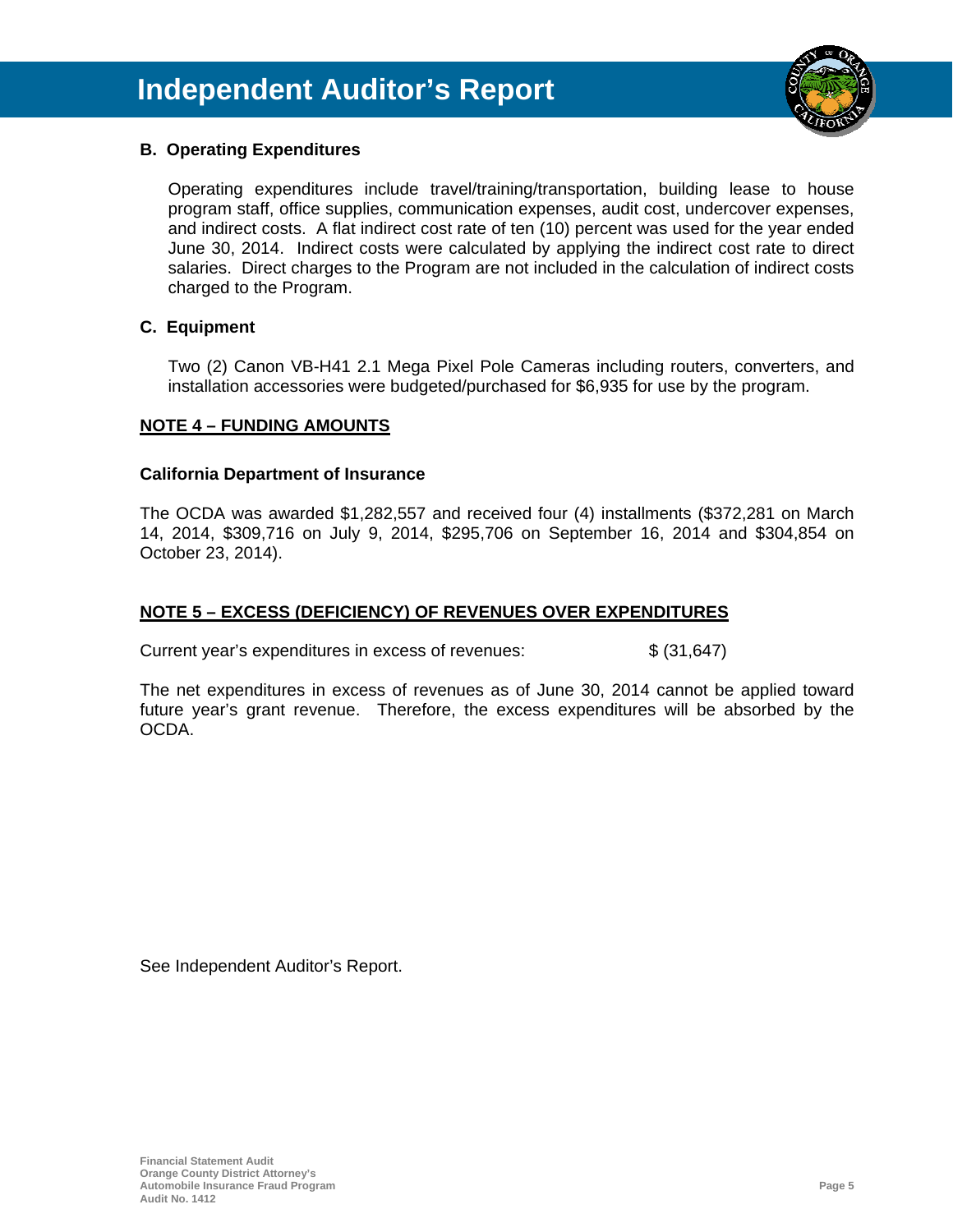# **Independent Auditor's Report**



**OTHER REPORTS** 

**Financial Statement Audit Orange County District Attorney's Automobile Insurance Fraud Program Page 6 Audit No. 1412**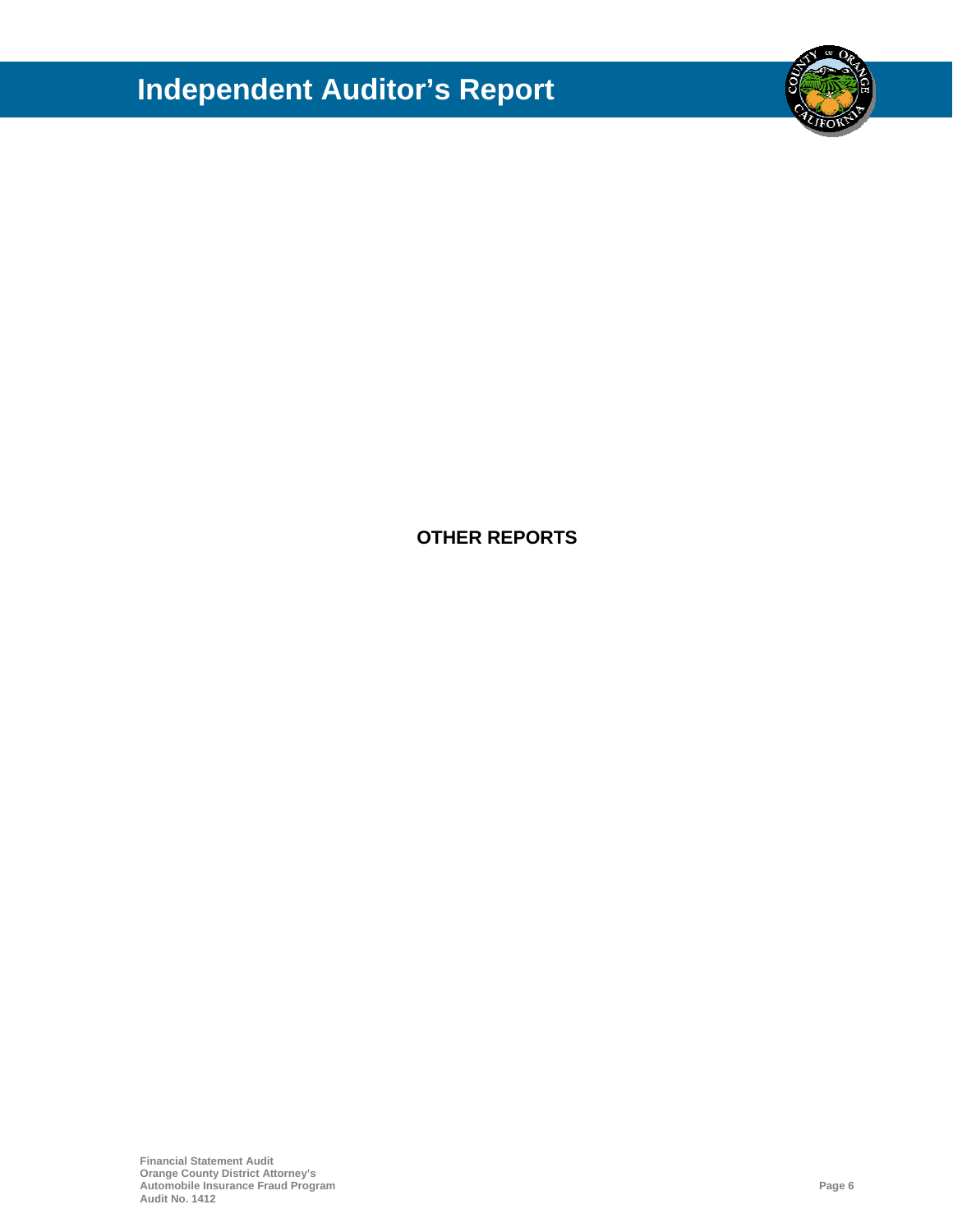

# INDEPENDENT AUDITOR'S REPORT ON INTERNAL CONTROL OVER FINANCIAL REPORTING BASED ON AN AUDIT OF A FINANCIAL STATEMENT PERFORMED IN ACCORDANCE WITH GOVERNMENT AUDITING STANDARDS

December 10, 2014

California Department of Insurance Fraud Division/Local Assistance Programs 9342 Tech Center Drive, Suite 100 Sacramento, CA 95826

We have audited the Statement of Revenues and Expenditures - Budget and Actual, of the Orange County District Attorney's (OCDA) Automobile Insurance Fraud Program, for the fiscal year ended June 30, 2014, and have issued our report thereon dated December 10, 2014. We conducted our audit in accordance with auditing standards generally accepted in the United States of America and the standards applicable to financial audits contained in Government Auditing Standards, issued by the Comptroller General of the United States.

In planning and performing our audit of the Statement of Revenues and Expenditures - Budget and Actual, of the OCDA's Automobile Insurance Fraud Program for the year ended June 30, 2014, we considered the OCDA's internal control over financial reporting as a basis for designing our auditing procedures for the purpose of expressing our opinion on the financial statement, but not for the purpose of expressing an opinion on the effectiveness of the OCDA's internal control over financial reporting. Accordingly, we do not express an opinion on the effectiveness of the OCDA's internal control over financial reporting.

A *deficiency in internal control* exists when the design or operation of control does not allow management or employees, in the normal course of performing their assigned functions, to prevent, or detect and correct misstatements on a timely basis. A *material weakness* is a deficiency, or combination of deficiencies, in internal control, such that there is a reasonable possibility that a material misstatement of the entity's financial statements will not be prevented, or detected and corrected on a timely basis.

Our consideration of internal control over financial reporting was for the limited purpose described in the second paragraph above and was not designed to identify all deficiencies in internal control over financial reporting that might be deficiencies, significant deficiencies or material weaknesses. We did not identify any deficiencies in internal control over financial reporting that we consider to be material weaknesses as defined above.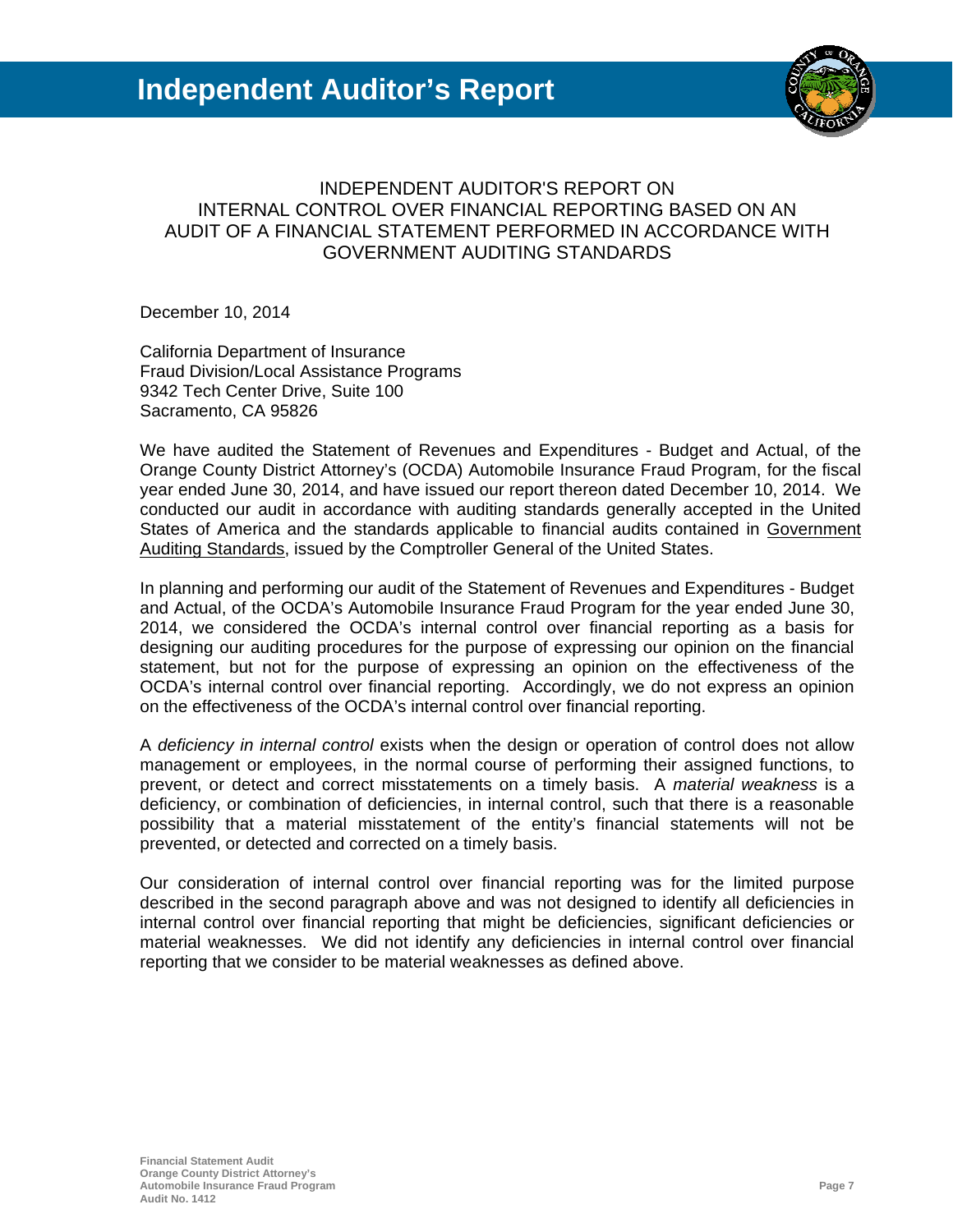# **Independent Auditor's Report**



This report is intended solely for the information and use of management of the OCDA, the Audit Oversight Committee, and the California Department of Insurance and is not intended to be and should not be used by anyone other than these specified parties. This restriction is not intended to limit the distribution of this report, which is a matter of public record.

Sincerely,

Dr. Peter Hughes, CPA, Director Internal Audit Department